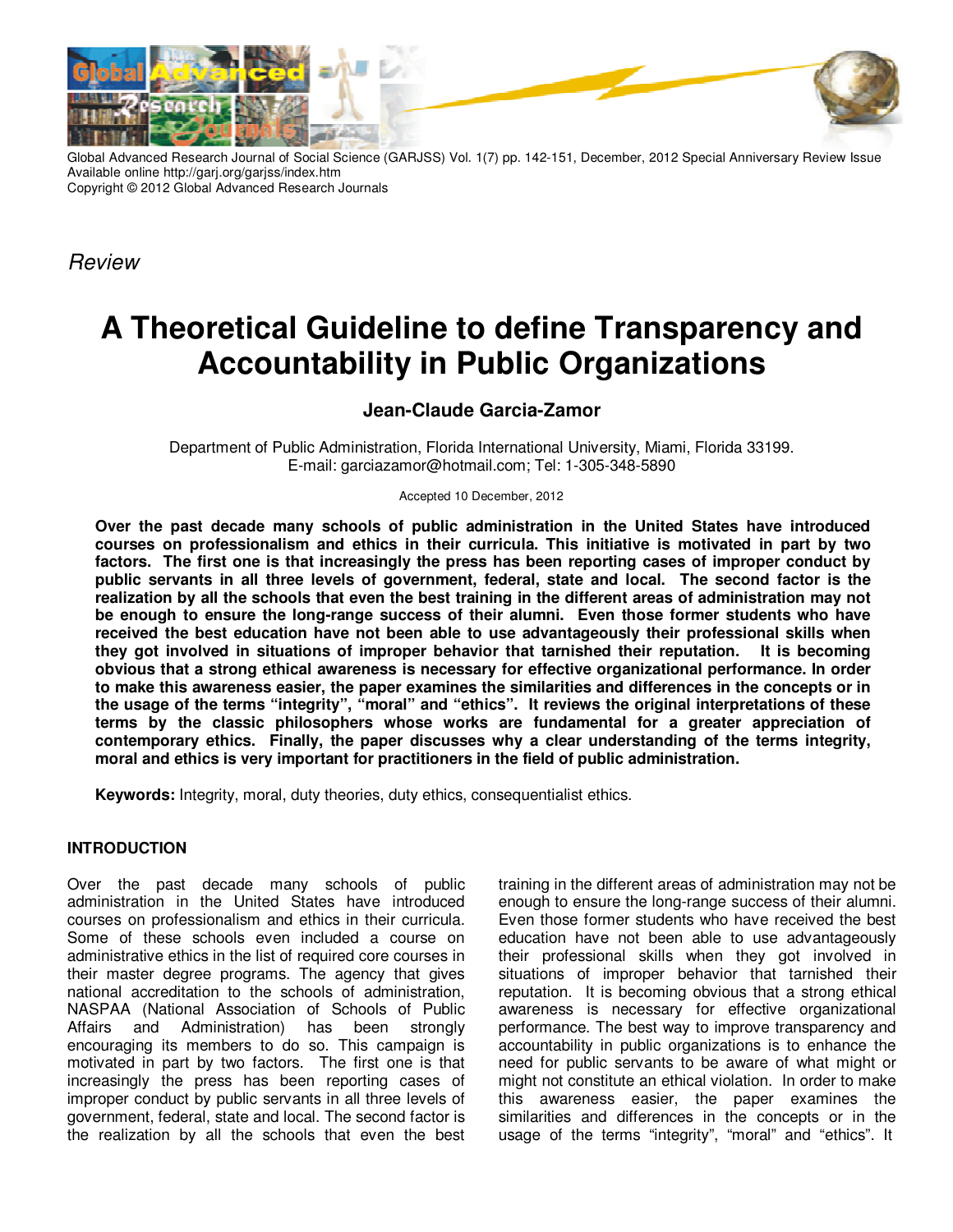reviews the original interpretations of these terms by the classic philosophers whose works are fundamental for a greater appreciation of contemporary ethics. Finally, the paper discusses why a clear understanding of the terms integrity, moral and ethics is very important for practitioners in the field of public administration.

For centuries philosophers have been trying to understand, explain, categorize, and label human conduct and the rationales behind our actions for the sake of a better understanding of what is right, just, good, and true and for the development of guiding principles for proper action. The answers continue to spur discussions and disagreements and there is still not a universally accepted way of analyzing ethical situations (Hatcher and Aragon, 2000, Brockett and Hiemstra, 2004). As a society we believe that people should be trustworthy and fair in their dealings with each other. We expect behavior that promotes the welfare of individuals, organizations, and communities. Yet, issues of ethics make the headlines on a regular basis nowadays. Worried about the image of their professionals, organizations and professional associations develop and enforce codes of ethics to protect the public and their own interests. Codes of ethics postulate that the core values of a profession represent its basic beliefs and goals and that adherence to a set of standards for work-related conduct requires a personal commitment to act ethically and individual responsibility to aspire to the highest possible standards of conduct and ethical practice. Some have criticized professional codes of ethics as a conspiracy to defend the special interests, privileged status, and power of a profession with little vested interest in the welfare of the public (Carlson, 1988, Cunningham 1992). Examples abound of how codes of ethics have legitimized improper behavior in the past and have served as an instrument to crush ethical dissenters within the professions. For instance, in 1982, fearful of loosing authority, prestige, and income, the Law Society of British Columbia, in accordance with its codes of ethics, took disciplinary actions to prevent lawyers from offering competitive fees for their services after a group of lawyers had begun to offer lower fees to the public than those set by the bar associations (*Vancouver Sun*, 1982 as sited in Carlson, 1988). Carlson (1988) provides an example of how a Canadian surgeon who publicly charged as unethical the practice of anesthesiologists to move "back and forth between two ongoing operations and [render] full billing for their attendance at each" (Carlson, 1988, p. 163) was not protected by the code of ethics of the Canadian Medical Association. The medical elite, adhering to the unwritten code of professional culture, which protected personal income and prestige, silenced the dissenter by informally banishing him from practice.

However, evolving community standards of right and wrong influence the nature of professional ethics. Advances in technology, globalization, restructuring, environmentalism, and social responsibility increasingly

push ethical awareness and ethical behavior as a longterm strategic goal for professional associations and organizations. As a result, organizations are institutionalizing ethics through a variety of explicit (codes of ethic, ethics training, ethics offices, ombudsmen, hotlines, newsletters, and committees) and implicit (organizational culture, ethical leadership, rewards, promotion, and performance evaluation) methods (Jose and Thibodeaux, 1999). Maintaining that the professions develop codes and standards of ethics to ensure professional status and monopolistic control over an area of social interaction (Carlson, 1988) is at least outdated. Today, ethics shape and define the nature of professions (McDowell, 2000), ethical bearing and integrity are the measure for professional credibility (Bowman, 1998), and there is a growing consensus that our society faces a crisis in professional ethics due to professionals' failure to deliver social services that protect social values (McDowell, 2000).

### **Morals, Ethics, and Integrity Defined**

Discussions about ethical conduct revolve around the words morals, ethics, and integrity. Kidder (2005) states that morals, ethics, and integrity explain some of the world's greatest successes and failures. Sometimes the words are used interchangeably and sometimes they are used to define different aspects of human conduct. Knowledge and understanding of morals, ethics, and the importance of integrity is essential for identifying, resolving, and avoiding ethical issues**.** The following paragraphs define morals, ethics, and integrity and review the original interpretations of these terms by the classic philosophers whose works are fundamental for a greater appreciation of contemporary ethics in order to provide a framework for understanding why these concepts are the foundation of professional ethics, why a good and honest character does not ensure ethical behavior, and why public administration needs a system of professional core values to guide practice (Ianinska and Garcia-Zamor, 2006).

#### **Morals**

The root of the word *morals* come from the Latin word *mos* (plural *mores*),which originally meant "fervent striving", "courage". The semantic gradually changed to mean "conquering of one's environment by rules", "usage", "custom" (Walther, 2004). The Webster's Dictionary (1996) defines mores as the "folkways of central importance accepted without question and embodying the fundamental moral views of a group". *Moral, hence, is defined as concerned with or pertaining* to principles of right conduct or the distinction between right and wrong (Webster's Dictionary, 1996). It also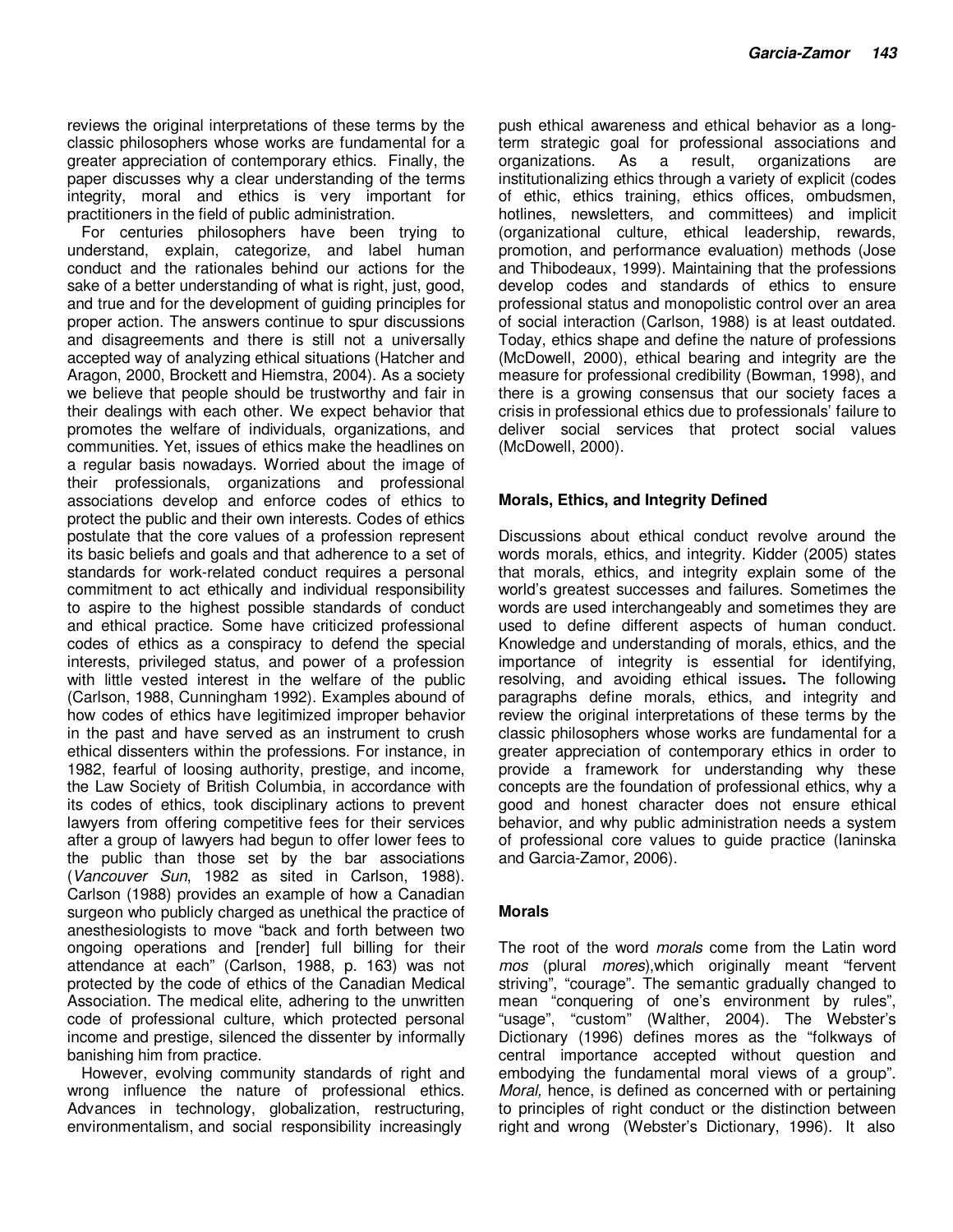means good and virtuous, teaching or illustrating good behavior (Oxford Dictionary, 1985). *Morals* refer to the accepted customs of behavior in a society and to the individual's acceptance of and practice in relation to these customs. Covey (1998) compares moral principles with the compass that orients and directs people so they do not get lost and argues that moral agents need an internal moral compass to guide their behavior. "A compass has a true north that is objective and external, that reflects the natural laws or principles... Principles are proven, enduring guidelines for human conduct. They are objective, basic, unarguable" (Covey, 1998, p. 28).

*Morality* is a socially constructed linguistic concept that names and defines the sum of accepted conventional principles or standards of right or wrong conduct in a culture or a society (Walther, 2004). Gert (2002) states morality can be used either descriptively or normatively and how it is defined has a great significance for moral theory. The descriptive definition of morality refers to a system of morals or a code of conduct put forward by a society or some other group, e.g. a religion (Christian morality) or a political organization (Nazi morality), or a code of conduct accepted by a person as a guide for behavior (Gert, 2002). The descriptive definition of morality implies that morality and moral principles are space and time-bound human inventions and more than one system of moralities and moral principles, even conflicting systems, may exist side by side (Walther, 2004). Examples are moral values that differ from culture to culture such as attitudes about abortion, polygamy, homosexuality, and human sacrifice (Fieser, 2003).

Empirical studies have found that people across social groups and across cultures share similar core values that lay the foundation for proper conduct. Examples of universal moral principles are respect (regard for the worth of people), non-malevolence (not causing harm to other people), benevolence (willingness and readiness to help others), integrity (honesty, sincerity, uprightness), justice (fairness, recognition of merit), utility (taking these actions that bring about the greatest good for the greatest number of people), double effect (deciding what to do if a good action will lead to unintended and unavoidable bad consequences), responsibility and caring, courage, wisdom, hospitality, and peace (Kidder, 1994). Hence, the normative definition of morality refers to a universal guide to behavior that all rational persons would put forward for governing the behavior of all moral agents (Gert, 2003). Covey (1998) states that even though people do not always live in harmony with these universal principles, they agree about their intrinsic value and want to be managed by these principles because they guarantee stability in a society. Such principles are aligned with people's expectations of behavior promoting<br>the welfare of individuals. organizations. and the welfare of individuals, organizations, communities. Walther (2004) contends that morality and

ethics originate in two different capacities of the human mind – morality in human understanding and ethics in human reasoning – therefore the two concepts are not synonymous and exchangeable. The next section discusses the meaning of ethics and provides an overview of some ethical theories.

## **Ethics**

*Ethics* is (a) a theory of moral knowledge which concerns itself with ethical language and its uses and conventions" (Almond, 1999, p. 2), and (b) the study of moral principles and the reasons that govern our moral choices and decision. Ethics, ethical, and moral are sometimes used interchangeably due to the semantics of the words. Ethics derives meaning from the ancient Greek word *etho*  whichoriginally meant"dwelling together", "to be used to something". The ancient Greek word *ethos,* also derived from *etho* meant *"custom"* or *moral* in Latin, which explains why the words are used as synonyms.

Velazques, (2002) defined ethics as the study of human conduct in terms of what is right or wrong, what is worth doing, and what should not be done. Ethics is primarily concerned with shedding light on the question of what should count as morally good behavior, of what is the good life, and providing the justification of rules and principles that may help to assure morally good decisions. To this end it employs arguments and theories in order to convince others that certain claims are the best ones to hold (Liszka, 1999). In light of this definition of ethics, ethical theories are generally grouped into metaethics, normative ethics and applied ethics. Metaethics examines the origin and meaning of ethical principles and concepts, focusing on the issues of universal truths and the role of reason in ethical decisionmaking (Fieser, 2003). Normative ethics searches moral principles that regulate proper conduct and against which all actions are judged. Applied ethics searches solutions to practical and controversial ethical problems. Applied ethics "gives greater attention to context and to the detailed texture of the situations in which ethical problems arise" (Almond, 1999, p. 3). Applied fields such as medicine, business, public service, education, and science deal with controversial issues by consulting normative theories and weighing evidence before arriving at a solution to an ethical issue.

Following is a brief discussion of three normative ethical theories, virtue ethics, duty ethics, and consequentialist ethics to help with an understanding of modern ethics, how it came about, and why it is important for practitioners in the civil service. Many writers on the history of ethics agree that these three normative ethical theories are at the core of ethical conduct and moral decision-making nowadays.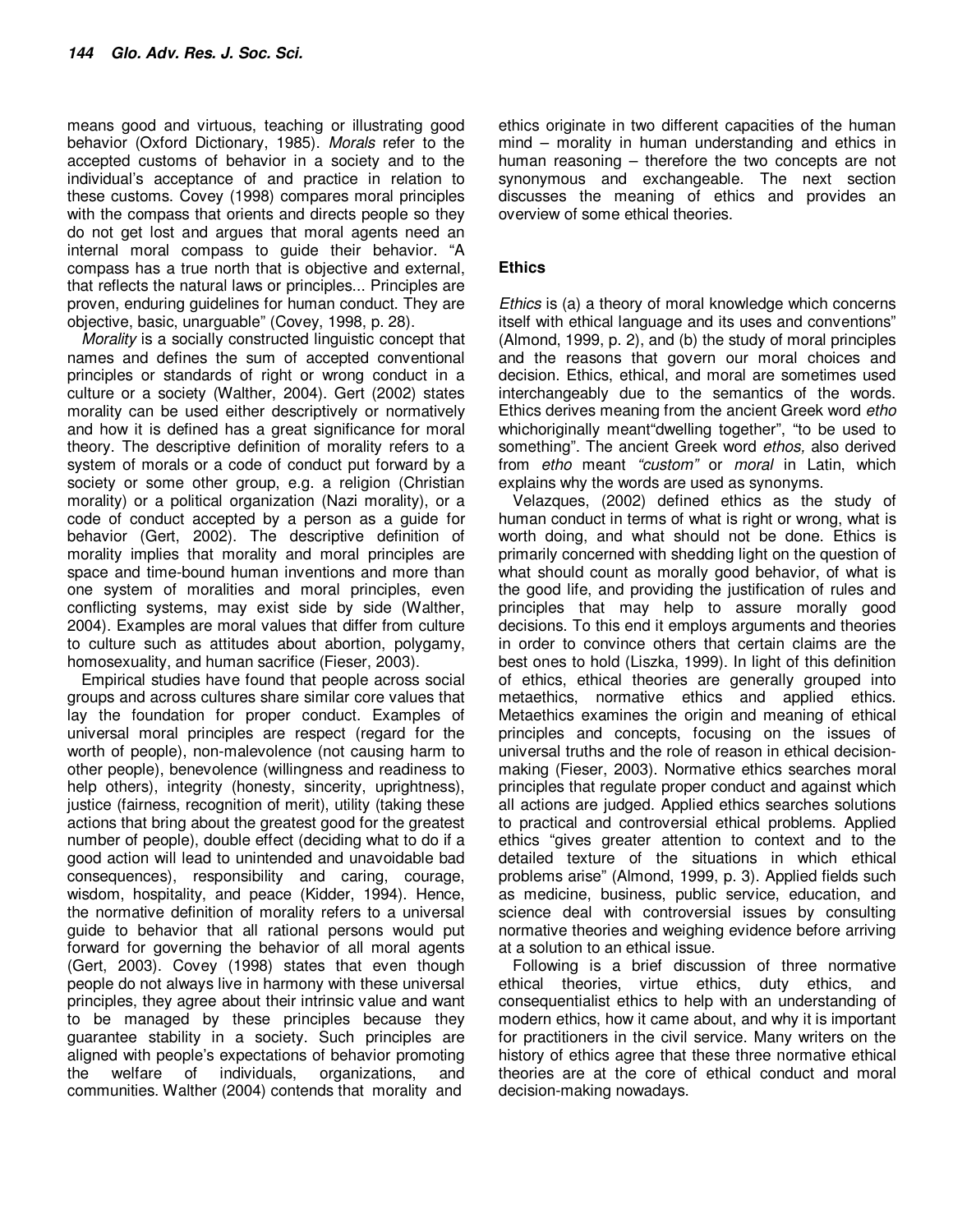#### **Virtue Ethics**

Classic ethical/moral theories were grounded in the notions of virtue, in Greek *excellence*, happiness, and the soul. The ancient philosophers Socrates, Plato, and Aristotle advocated the development of virtuous traits of character through moral education. They focused on judging the actor and the qualities of character. A virtuous person was a role model, an ideal of a moral character. The qualities of character a virtuous person possessed were qualities that others praised and approved in a person. These qualities of character were subconscious and habitual and guided the actor in doing just actions. Plato emphasized four cardinal virtues: courage (the strength and fortitude to persevere), temperance (selfdiscipline and control of unruly human passions and appetites), wisdom (common sense, the ability to make the right choice in specific situations), and justice (the ability to be fair, honest, and to keep one's promises).

Aristotle based his moral theory on the virtuous way of life. Conditions for acquisition of virtues were feelings, capacities for feelings, and dispositions. Aristotle argued that true virtues were actually a perfect mean between extreme traits of character and predisposition for an appropriate action (Fieser, 2003). Extreme traits were vices. For instance, too much anger was vice because it equaled rage. Similarly, excessive fear was vice because it equaled cowardice. Achieving balance was the goal. For Aristotle reason was the highest virtue because it helped the individual to find the perfect mean, i.e. it helped the individual to regulate his or her feelings and emotions and to exhibit moderation. Virtue theories, sometimes called ethics of individuality, dominated the philosophical thought until the 19<sup>th</sup> century when alternative theories were generated.

Contemporary ethical theory defines virtues as acquired morally good dispositions of one's character that speak about our ability to exercise reason in our activities and to act according to general moral principles. Contemporary virtue ethics also advocates moral education and stresses the importance of developing good habits of character such as courage, temperance, justice, respect, trustworthiness, honesty, integrity, reliability, responsibility, fairness, caring, and generosity and exhibiting them in the everyday situations human life sets before us (Josephnson, 1998; Velasquez, 2002). Virtue ethics holds that we should not acquire bad traits of character such as cowardice, insensibility, injustice, egotism, and self-complacency. From the point of view of virtue ethics, an action is morally right if it exhibits virtues. It is morally wrong if it exhibits vices. The professions advocate virtues and values as the essence of the individual professional (Brockett, 1988, Hatcher, 2002, Brocket and Hiemstra, 2004).

#### **Duty Theories**

While the focus of the ancient philosophical discourse was on the individual and the traits of character displayed, modern moral theory shifted the focus to the actions of the individual, the circumstances around the actions and how actions are judged moral or immoral (Parry, 2004). Duty theories, also called deontological (from the Greek *deo*n = duty) or nonconsequentialist theories, were popularized by the German philosopher Samuel Pufendorf and the British philosopher John Locke in the  $17<sup>th</sup>$  century, by the German philosopher Immanuel Kant in the  $18<sup>th</sup>$  century, and by the British philosopher W. D. Ross in the early  $20<sup>th</sup>$  century. These philosophers base morality on principles of obligations and duties to our selves and to others, and imply that consequences are not as important as the moral nature of the deed. Duties to our selves include preserving our life, pursuing happiness, and developing our talents. Duties to others include benevolence, keeping promises, not harming other individuals, improving the conditions of others, acknowledging other people's rights of life, liberty, and pursuit of happiness.

Locke's approach to duty ethics is better known as rights theory. Rights are individual entitlements to something which impose prohibitions, requirements, and protection on us against encroachments by others and by society (Velasquez, 2002). Kant agreed with Pufendorf and Locke regarding our moral duties and rights, but he argued there is a categorical imperative, a core principle of duty that mandates an action, regardless of one's personal desires (Fieser, 2001). W. D. Ross (1930) argued that our duties reflect our actual moral convictions and that we intuitively know what duty to chose in conflicting situations. Duties demand from us to respond to expectations of rational and moral performance and to demonstrate accountability, integrity, trustworthiness, respect, and caring (Josephson, 1998).

Duty ethics implies we should be able to stand by the decisions we make with a sense of integrity and commitment, regardless of the consequences. For example, when one evaluates an educational activity, one is determining the quality, feasibility, and desirability of the activity (Stufflebeam, 2001). Stakeholders of the evaluation may try to coerce the evaluator to report only favorable outcomes. However, scared of being perceived as difficult to work with or uncooperative, the program evaluator may choose to produce a desirable evaluation in order to secure employment (Sisco, 1988). But if addressed in a code, established professional values about conducting evaluations could protect the evaluator and could give him or her the choice to clearly state upfront the professional duties and responsibilities he or she adheres to. Moreover, the American Evaluation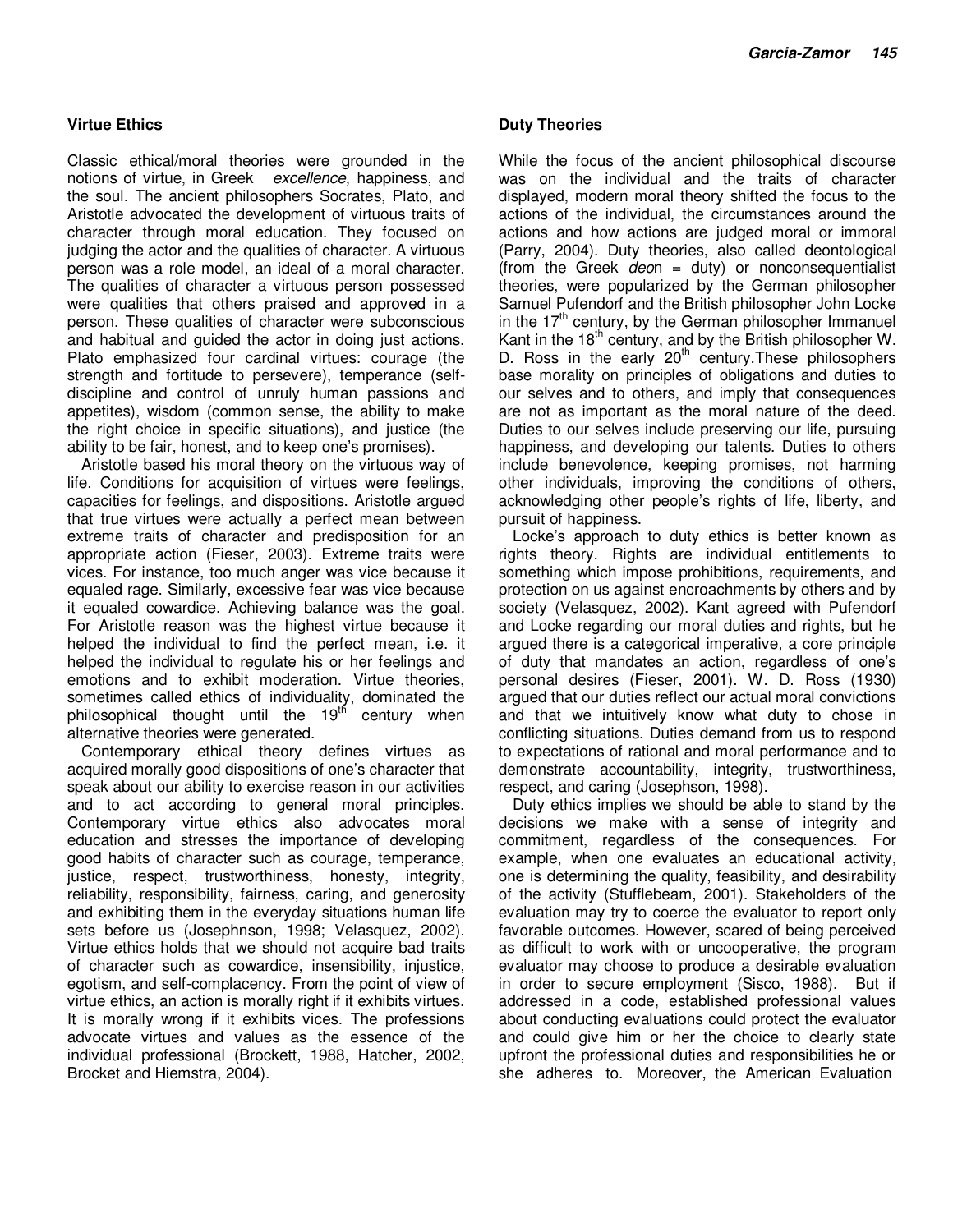Association has written guiding principle and expects practitioners who affiliate with the evaluation profession to adhere to these principles. A code of ethics will help set forth principles and regulations that deontological ethics encourages and prescribes even though it will not replace experience in moral reasoning and ethical decision making, which characterize the professional life of public servants (Chandler, 2001). Nevertheless, Chandler (2001) states that most people prefer to function in organizations and environments characterized by "deontologically unambiguous circumstances" (p. 192) with clear messages of what is right and honorable behavior. Public servants who work in organizations with strong ethics and continuous reinforcement of ethical guidelines deal with ethical issues with less frustration because the ethical guidelines explicitly state what has to be done. Left without guidelines, public servants struggle with uncertainty and the decisions they make may not be in the best interest of the stakeholders involved.

Duty ethics has its major weakness, however. A major problem with duty ethics is ideology and idealism. Idealists may be called true deontologists since they truly and honestly believe there are no other ideals better than theirs. For example, some religious education programs espouse idealism and create bias or hatred. Recently an internal review of the US Army Force Academy at Colorado Springs was conducted because of suspected religious bias and discrimination against non-evangelical cadets. The internal review examined the religious practices of some overzealous faculty members and coaches who had used the classroom as a forum for "spiritual development", i.e. religious proselytism of non-Evangelical cadets (Institute for Global Ethics, June 27, 2005, volume 8, No. 25). This incident demonstrates that idealists may have no consideration for the context in which things happen and a lack of awareness of the harm they inflict or the unfavorable consequences for other people.

#### **Consequentialist ethics**

Consequentialist ethics or teleological ethics (from the Greek word *telos* meaning end) focuses on the consequences of our actions for us and/or for other people, measuring right and wrong actions by their favorable or unfavorable outcomes (Hatcher and Aragon, 2000). Consequentialist principles base the decision whether an action is good or bad on weighing its good and bad outcomes. Teleological ethics is generally classified into utilitarianism, ethical egoism, and ethical altruism. The most popular subdivision of consequentialism, utilitarianism, posits that an action is morally right if the social cost and benefits of that action are more favorable than unfavorable to everyone.

The 18<sup>th</sup> century British philosopher Jeremy Bentham developed the act-utilitarianism which considers the

consequences of our actions to determine whether an action is morally right or wrong. Most actions produce both harms and benefits. The criterion for judging an action right is the net balance of good over harmful consequences. In this sense, act-utilitarianism in fact tends to justify wrongdoings for the sake of social benefit. According to act-utilitarianism it is permissible to harm people if the overall effect is good for a majority of people. For example, information gathering methods such as torture and eavesdropping have been justified by credible national security arguments even though these techniques have raised profound human rights objections and have threatened the U. S. moral authority abroad (Kidder, 2005). Similarly, act-utilitarianism justifies unjust wars and killing of soldiers and civilians for the presumed benefit of a majority of people. A most recent example is the controversial war in Iraq, which George W. Bush and his administration instigated based on a lie about Iraq's weapons for mass destruction. George W. Bush and his supporters have since tried to justify the war on legal and moral grounds in an attempt to mitigate the public in the U. S. and abroad who criticize it as immoral, illegal, and unethical.

John Stewart Mills (1806-1873) developed the ruleutilitarianism to address the problems with actutilitarianism by postulating that an action is morally right if it conforms to established rules for proper behavior. Thus, ethical rules of conduct are a prerequisite for good public service and policymaking. However, rule utilitarianism can inflict harm to people and violate human rights if the adopted rule or policy is flawed. Apartheid, which institutionalized and justified racial discrimination in South Africa, is an example of a flawed policy. Another example is Zionism, which sought to achieve a Jewish majority in Palestine and to establish a Jewish state on as much of the land as possible. Although many Israelis recognized the moral dilemma posed by the policy, the majority either tried to ignore the issue or to resolve it by force. Thus, the conflict with Palestine worsened and grew instead of being resolved.

Ethical egoism promotes the personal welfare of the individual with or without consideration of the consequences of an action for other people. Ethical altruism promotes the welfare of everyone else but the agent performing the action. As Pops (2001) states, consequentialist/teleological approach to administrative ethics differs over what kinds of goods are to be measured.

In the context of public administration, teleologists often have in mind such values as the achievement of public policy goals and the related services that are delivered (health care, education, national defense and so forth), satisfaction of citizen demands, or (on the darker, Machievelian side) the acquisition and maintenance of personal influence". (p.195)

Duty ethics, virtue ethics, and consequentialist ethics are often in conflict but at the same time they are tightly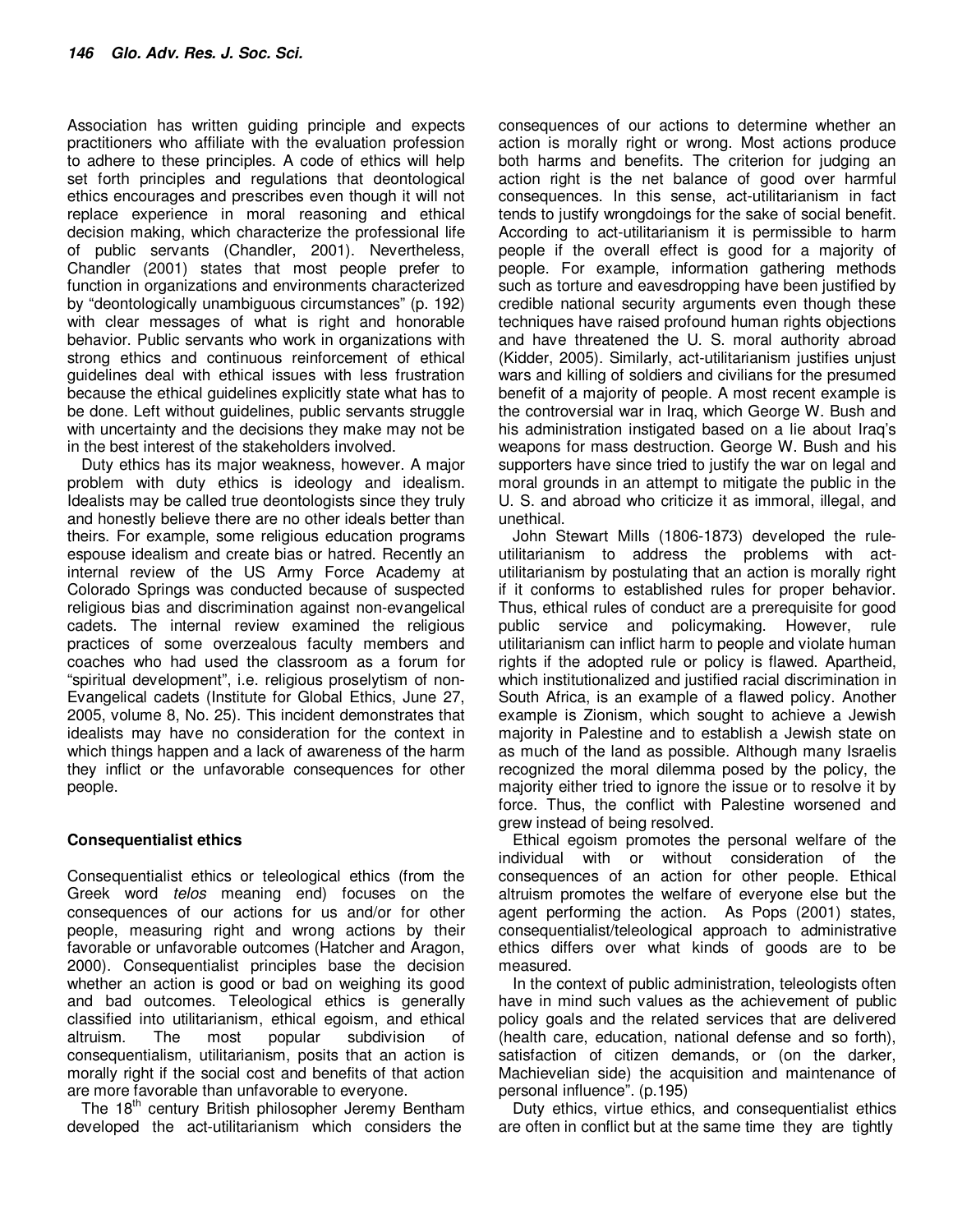correlated. An understanding of these normative ethical theories is essential for moral behavior, reasoning, and decision-making. Utilitarianism forces us to make moral judgments based on relevant costs and benefits to society. But as rational human beings we must also act according to principles and rules that protect the rights, needs, and welfare of individuals. We should also strive to be role models and to exhibit moral qualities and virtuous character. Therefore, it is important to take into account different moral theories and moral standards when judging whether the consequences of an action are good or bad. In this vein, applied ethicists suggest we develop and employ a holistic strategy of systematic inquiry into duty, utility, justice, rights, and caring in order to capture all factors when we make moral judgments on the consequences of an action. Kidder (1995), for instance, compares ethical decision making with a costbenefit analysis aimed at determining who will benefit and who will be hurt from an action and then measuring the intensity of this benefit before making a final decision. In some situations utility will override conflicting rights, standards of justice or demands of caring, and vice versa (Velasquez, 2002). What counts will be whether the behavior maximizes the overall good and capitalizes positive consequences both for the society and the individual.

## **Integrity**

Integrity is like the weather: everybody talks about it, but nobody knows what to do about it. Integrity is that stuff that we always want more of…Hardly anybody stops to explain exactly what we mean by it, or how we know it is a good thing, or why everybody needs to have the same amount of it. Indeed, the only trouble with integrity is that everybody who uses the word seems to mean something slightly different. (Carter, 1998, p. 22)

This quote sheds light on the diversity of the concept and its many uses such as wholeness of character, commitment to one's intentions and promises, and standing for something (Cox, La Caze, and Levine, 2001). The Latin root of the word integrity is *integer* and means whole, undivided, in its entirety. The Webster Dictionary (1996) defines integrity as the wholeness, adherence to moral and ethical principles, soundness of moral character, honesty. The Oxford Dictionary (1985) defines it as the quality of being honest and upright in character. Moral philosophy is concerned with integrity as one of the most valued virtues or qualities of character and how integrity is maintained throughout a person's life. In this aspect, integrity means "there are no divisions in an ethical person's life, no difference in the way she makes decisions from situation to situation, no difference how she acts at work and at home, in public and alone" (Josephson, 1998, p. 14). Personal integrity is a process rooted in core ethical values, which shapes itself across a

lifetime (Kidder, 2005). Personal integrity implies consistency through one's behavior and moral life, no matter how tempting and conflicting the circumstances may be. A person of integrity will resolve a conflict in a way that keeps his or her integrity intact.

Integrity is often used synonymously with honesty. Carter (1998) cautions that a person of integrity is always honest but an honest person may have little integrity because integrity demands more than just honesty. Carter (1998) states integrity requires three steps: discerning what is right and what is wrong, acting on what you have discerned, even at personal cost; and saying openly that you are acting on your understanding of right and wrong" (p.23). Reflection on why we believe an action is right or wrong is what distinguishes a person of integrity from an honest person.

#### **Importance of Morals, Ethics, and Integrity for Public Administration**

The discussion of the terms moral, ethics, and integrity shows that the terms refer to and explain different philosophical concepts, but these concepts are interrelated parts of one complex whole that deals with right and wrong human conduct. Professional ethics requires that practitioners in all fields be knowledgeable of the concepts and their importance to the practice of a profession. Public administrators have the obligation to behave in ways that benefit society. Disregard for professional duties and social responsibilities erode public confidence in public administrators, diminish the common good, and undermine the foundations of a democratic society.

#### **Importance of Morals**

Morals pertain to the principles of right conduct or to the distinction between right and wrong. Hence, a moral person is a person who is virtuous and acts according to the general moral principles of the society in which that person lives. In professional settings, a moral person strives to conform to the system of moral principles of the professional group. Public administrators come from diverse social and cultural backgrounds and interact with people from diverse, sometimes opposing world-views.

Morality is defined as the set of norms through which societies historically define behavior that is viewed as good or bad, as acceptable or not by the community (United Nations, 2000). It refers to what is judged as right, just, or good originating from social practices. Public administration officials are expected to have strict moral principles; that is a classical characteristic of bureaucracy. It is something that the general public expects from those who govern, serve and represent us at all levels of government. It's a fact that nothing is more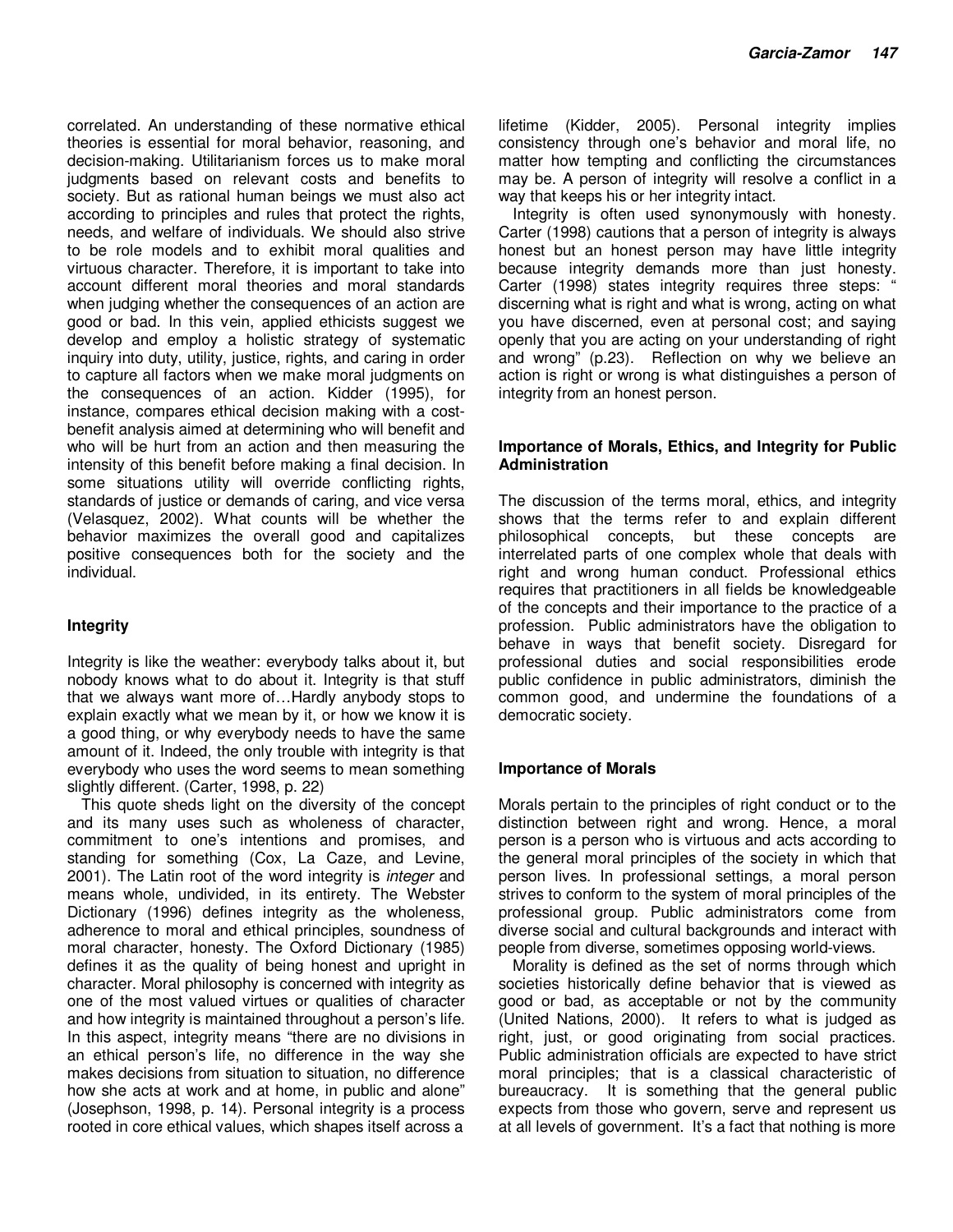damaging to the reputation of a top civil servant than being accused of corruption or even of lenient moral principles.

There are two basis of recognition for a public official: technical capability and reputation or honor. Because of this, a firm adherence to moral principles is essential to a civil servant; not doing so and violating ethical standards would result in a damaged reputation; in some cases even the end of very successful careers. For a political figure, morality is critical. Since election and re-election to office depends on popular support, it's of the upmost importance for politicians and public administrators in general to lead a moral and ethical lifestyle.

Job security is another defining trait of civil service that is carefully looked at by public officials. It is definitely an aspect that is highly impacted by an individual's morality and personal behavior. It is a trait associated more with the lower levels of government, since upper levels of government have a tendency to feel more personally secure and willing to take more risks. Senior public administrators have traditionally avoided risk; causing them to agree to a lower compensation than their counterparts in the private sector and less power than politicians in substitute for much greater job security. As a consequence morality and security go hand-in-hand. A strict moral code improves the possibilities of further career development and job security for civil servants. Nevertheless, this does not necessarily prevent corruption, dishonesty and deceitfulness among public administrators. Corruption will take place more frequently in an environment where the bureaucracy lacks professionalism and organizational ethics; a place where rules and regulations are not clearly defined; bureaucracy's checks and balances are not enforced; and finally where a political regime is more authoritarian resulting in less freedom of the press, weaker opposition parties, a weaker civil society, and fewer mechanisms of social control and participation (United Nations, 2000).

A new science of morality is beginning to uncover how people in different cultures judge moral dilemmas, identifying the factors that influence judgment and the actions that follow. These studies suggest that nature provides a universal moral grammar, designed to generate fast, intuitive and universally held judgments of right and wrong. In an experiment on the Moral Sense Test (moral.wjh.harvard.edu), a site presenting various moral dilemmas where there are no clear-cut answers that obligate duty to one party over the other, people with different backgrounds, including atheists and those in faith, respond in the same way (Hauser, 2008).

## **Importance of Ethics**

Ethics is concerned with rational inquiry about human conduct. Human conduct is rational and intentional and implies there is a choice. Choosing a solution to a

problem involves rational formulation of a value judgment and intentional choice among available alternatives. Public administrators are expected to act rationally to maintain an equitable social order. The choices public administration practitioners make in terms of who should receive services, what should they receive, and whose demands should be prioritized have profound ethical ramifications. Gawthrop (1998) cautions public service is enticed by the simple theory that as long as public servants do not do that, which is considered wrong, they must be right. This theory distracts attention from the empirical realities that reveal the erosion of professional ethical-moral values and serves as a convenient quick fix for ethical issues. Thus, for example, the status quo of American democracy cherishes "individualism. American democracy cherishes "individualism, independence, equal opportunity, and a Protestantcapitalist work ethic" (Merriam and Caffarella, 1999, p. 74).

Program planning is an important function of public administration that affects large numbers of citizens. Planning and implementing programs involve different stakeholders who may have different values and competing views of what is acceptable or not. Sork (1988) states that program planners typically make decisions to maximize benefits and minimize costs but how planners define benefits and costs is based on the planners' value system. Therefore, "actions considered ethical by one practitioner may be considered unethical by another, because each judges the moral costs and benefits of the action using a different personal value system" (Sork, 1988, p. 38).

Ethics is defined as "the norms and principles that provide the basic guidelines for determining how conflicts in human interests are to be settled and for optimizing mutual benefit of people living together in groups"(Huberts *et al*, 2002). Geuras and Garafalo also make reference to "ethical style" in their book and they have defined it as the individual mix of attitudes, beliefs, and values that make up each one of us and defines the perspective through which we plan and judge our actions and those of others (2005). Ethics is the foundation of integrity, a collection of values and norms, as well as moral standards or principles. Ethics often act as a code of behaviors or conduct. Such set of principles provides a framework for acting (Huberts *et al*, 2002).

Ethics is a rational undertaking and ethical principles provide logical rationalization for conduct. "Professional groups, although limited by moral norms, define their own ethics. Professional ethics will share values in common with society. Although the hierarchy of values will vary from time to time and from group to group, there is a general understanding of professional ethics" (United Nations, 2000). Public administrators constantly face ethical dilemmas, this requires for them to have certain skills in order to deal with such predicaments. In order to assist public administrators with ethical decision making, public agencies develop codes of ethics. An example of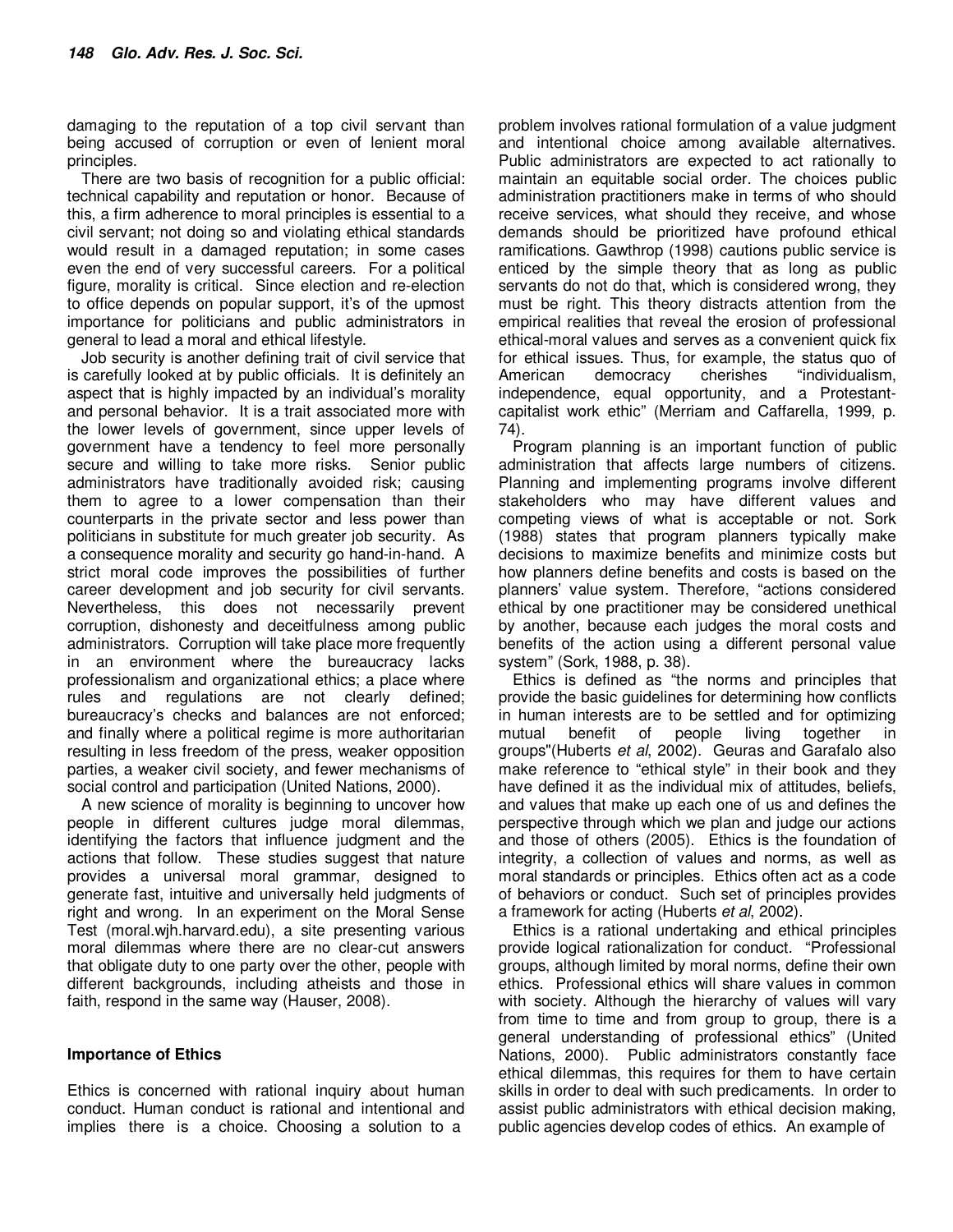such initiative is the American Society for Public Administration Code of Ethics which states that its members are to be committed to the following principles:

> *Serve the public interest* – serve the public, beyond serving oneself.

*Respect the constitution and the law* – respect, support, and study government constitutions and laws that define responsibilities of public agencies, employees, and all citizens. *Demonstrate personal integrity* – demonstrate the highest standards in all activities to inspire public confidence and trust in the public service. *Promote ethical organizations* – strengthen organizational capabilities to apply ethics, efficiency, and effectiveness in serving the

public. *Strive for professional excellence –*  strengthen individual capabilities and encourage the professional development of others" (Geuras and Garafalo, 2005).

Although codes of ethics are useful, they only serve as guidance, they are only meant to give broad direction, not any explicit information on how to deal with ethical dilemmas. Some of the concerns ethicist have regarding codes of ethics in public administration is that agencies tend to assume that they provide sufficient or effective direction to enable public administrators to exercise judgment in the public interest; and once organization have developed or displayed a code of ethics, they have met their responsibilities (Geuras and Garafalo, 2005).

Ethical behavior is of the upmost importance to leaders in the public sector. As stated by Garafalo (2003) "we are interested in the virtues that leaders embody in their decisions and actions, and we are attentive to the effect that leaders have on the lives of their followers. Either explicitly or implicitly, we recognize that leadership bears an ethical burden". Hence, ethics become essential to leadership because of the influence leaders have on their supporters, the need to connect with them in order to achieve mutual goals, and the impact leaders have on instituting organizational value. Consequently, leadership and ethical behavior should go hand-in-hand; it would be impossible to reflect on or discuss leadership without considering its ethical nature.

## **Importance of Integrity**

Integrity is a pillar of one's personal and professional life and conduct (Josephson, 1998). Negative consequences of professional conduct result from a failure to adhere to standards of ethical competence and social obligations

and from a failure to behave with integrity. Josephson (1998) states four enemies to integrity: (a) self-interest – things we want, (b) self-protection – things we don't want, (c) self-deception – a refusal to view a situation clearly, and (d) self-righteousness – an end-justifies-the-means attitude (p. 15). The Stanford Encyclopedia of Psychology states that integrity, when used as a virtue term, "refers to a quality of a person's character; it is also attributed to various parts or aspects of a person's life" (Cox *et al*, 2008). A person with integrity is someone who acts consistently; decisions made regarding similar situations always follow the same pattern or logic. An individual who stands up for what he believes is said to be a man of integrity. It is a character trait often associated with honesty, sincerity, good judgment, and respect for others' judgments as well. For a public administrator to act with integrity means to be true to himself, be consistent in his decision making process, act according to his moral standards; this builds reputation, which is a key component in a public official's life and career. The integrity of public servants directly impacts their performance as well as the public perception of government credibility. Therefore, it is vital for a public administrator to act with integrity, honor his morals at all times, and be conscientious of those citizens whom he represents. Being fair and just, standing up for what he believes is right and beneficial to the public, are essential traits that build someone's reputation. Without integrity, a public administrator is like a soldier without a shield, misfortune will eventually catch up to him.

## **CONCLUSION**

For the past three decades, the ethics of the professions has gained momentum as virtually all fields of professional practice began to acknowledge and address the rights and responsibilities of customers, i.e. citizens and service providers, i.e. public servants and entrepreneurs (Gawthrop, 1998). One way of addressing these rights and responsibilities is the adoption of codes of ethics by professional associations and organizations which set forth expected norms for professional conduct. Professionals receive moral guidance from diverse sources that may promote different moral convictions and lead to inconsistent practices. Civil servants behave unethically if they deceive the public in some way. Instances of unethical behavior point to the need for selfregulation of the public service for the sake of its clientele. Individual morality alone may fail to protect the interests of a diverse public. Civil servants should be able to articulate what the public can expect from their services and what fundamental beliefs and ideas guide their practice. Sork and Welock (1992) contend a code of ethics would provide "the necessary guidance for ethical practice, exemplifying what the field as a whole considers right, wrong, or obligatory based on core values" (p. 119).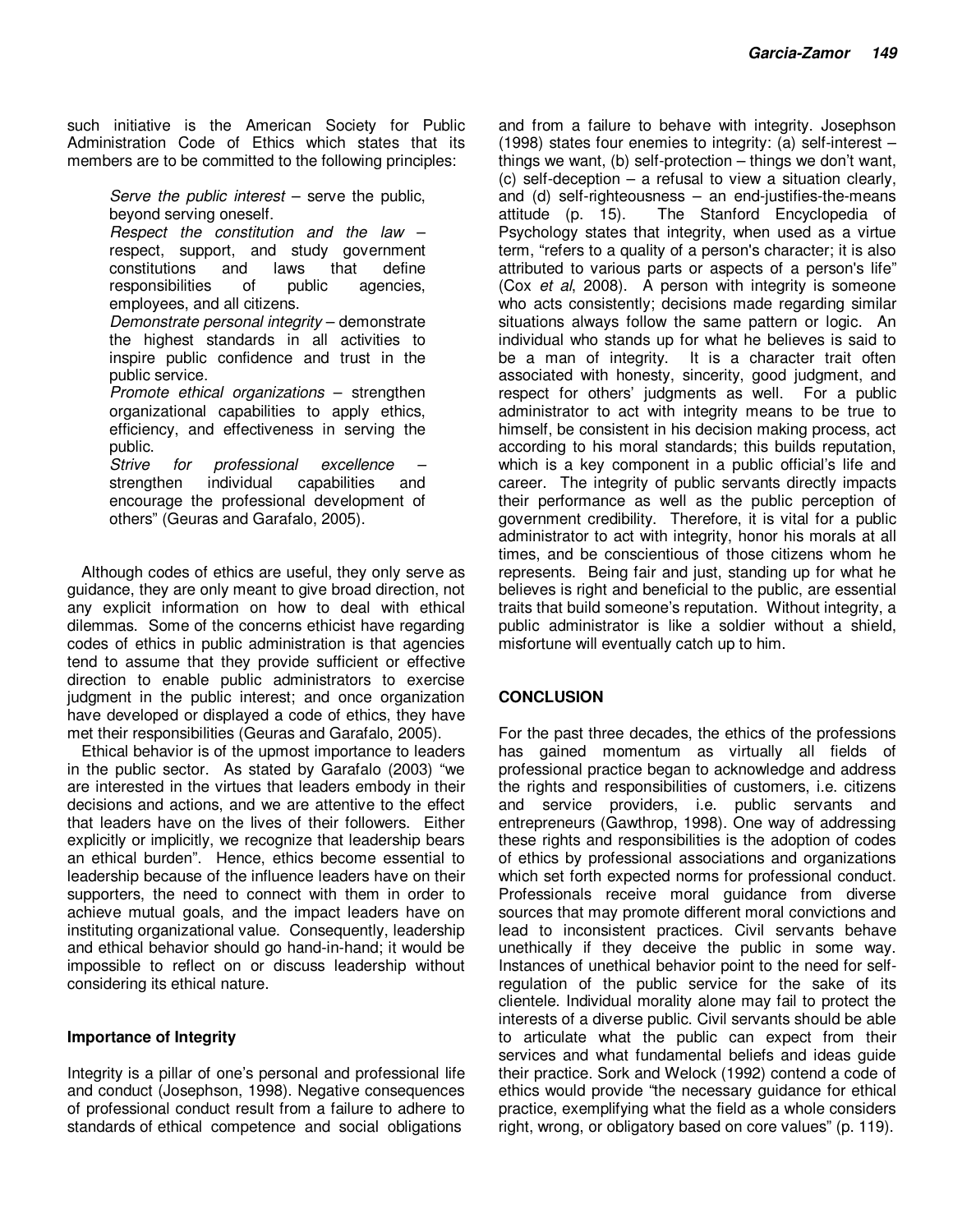Those who continue to oppose rigid codes of ethics for the civil service profession as too restrictive should remember that our inner sense of right and wrong stipulates we know when to make an exception to the rules if we believe the rules are wrong.

Public and private organizations are promoting professional behavior and culture based on ethical thinking, ethical decision-making, and regular communication of ethical issues that maintain a supportive environment. But"the day-to-day ethical decision-making process is so complex and nuanced" (Cooper, 2001, p. 30) that any normative ethics consensus is loose and evolving around the nature and importance of different contexts. Thus, professional conduct implies that each individual has a basic understanding of what kind of behavior is morally acceptable and what is considered morally inadmissible even if within this framework lie a multitude of variables that quite often have their roots in the individual's own ethics (Garcia-Zamor, 2003).

Proper professional conduct implies knowledge of and adherence to the system of shared core values of the professional group. To be useful, however, the system of core values for civil servants would have to take into account the wide range of settings in which service delivery occurs, "the wide range of purposes that it is used to achieve, and the diverse ideologies and philosophical frames that guide the work of practitioners" (Sork and Welock, 1992, p. 116). Recognition of the diversity of values and beliefs will help public administrators to make informed ethical decisions. A code of ethics will minimize questionable practices since a code deals with shared values and the implications from acceptance and adherence to these shared values.

Public administrators must have clearly defined morals, be ethical on every circumstance and act with integrity at all times, on and off duty. A public administrator is always representing the citizenry; therefore adhering to personal morals, being ethical and having integrity it's a requirement that should constantly be present on every public servant. Public officials make a commitment to serve all constituents; it is their professional responsibility to do so in a morally acceptable and ethical way. Public administrators must also be aware that there are two main skills that will contribute to the success of their careers, one is technical expertise and the other is personal integrity, strong morals and ethical behavior. It is of the upmost importance for them to act accordingly; this will ensure the public confidence in their services. They must measure up to society's standards as well as stay true to their beliefs and morals. Government is often criticized and accused of being inefficient, ineffective, and corrupt. In order to improve the public's perception and opinion of bureaucracy, it's essential for public administrators to make ethical decisions, act with integrity, and have strong moral convictions. A public servant, who accepts bribes, takes dishonorable actions,

takes advantage of his position for personal benefit, and betrays the public trust is not worth of representing our citizens. The backbone of every public administrator is being ethical, act with integrity, and have incorruptible morals. The most important thing for any public organization is to make sure that they have a code of ethics on the wall, in the handbooks, and in training. Cooper (1998) argues that codes of ethics can project ideals, norms, and obligations. They can be inspirational, preventing lofty values and ideals. "Codes can establish an ethical status to which members of a profession may aspire the moral optimum rather than the moral minimum established by ethics legislation" (p. 151). Codes can also be tailored to agency-specific needs and circumstances and can help socialize employees into a profession.

#### **REFERENCES**

- Almond B (1999). Introduction: Ethical theory and ethical practice. In B. Almond (Ed.), *Applied ethics: Introduction* (pp.1-14). Malden, MA: Blackwell.
- Bowman J (1998). The professional edge.In E. M. Berman, J. P. Wesy, and S. J. Bonzcek (Eds.), *The ethics edge* (pp.159-164). Washington D.C.: International City/County Management Association.
- Brockett RG (1988). Ethics and the adult educators.In R.G. Brockett (Ed.).*Ethical Issues in Adult Education.* New York, NY: Teachers College.
- Brockett RG, Hiemstra R (2004).*Toward Ethical Practice.* Malabar, FL: Krieger.
- Carlson RA (1988). A code of ethics for adult educators? In R.G. Brockett (Ed.), *Ethical issues in adult education* (pp. 162-177). New York: Teachers College Press.
- Carter SL (1998). The insufficiency of honesty.In E. M. Berman, J. P. Wesy and S. J. Bonzcek (Eds.), *The ethics edge* (pp. 22-27). Washington D.C.: International City/County Management Association.
- Cervero R, Wilson A (1994). *Planning responsibly for adult education*. San Francisco, CA: Jossey-Bass.
- Chandler RC (2001). Deontological dimensions of administrative ethics revisited. In T. L. Cooper, (Ed.), *Handbook of Administrative Ethics* (pp. 179-193). New York, NY: Marcel Dekker.
- Connely RJ, Light MK (1991).An interdisciplinary code of ethics for adult education.*Adult Education Quarterly, 41:* 233-240.
- Cooper TL (1998). *The Responsible Administrator, 4th Edition*. San Francisco, CA:Jossey-Bass Publishers.
- Cooper TL (2001). The emergence of administrative ethics as a field of study in the United States. In T. L. Cooper, (Ed.), *Handbook of Administrative Ethics* (pp. 1-36). New York, NY: Marcel Dekker.
- Covey S (1998). Moral compassing.In E. M. Berman, J. P. Wesy and S. J. Bonzcek (Eds.), *The ethics edge* (pp. 28-46). Washington D.C.: International City/County Management Association.
- Cox D, La Caze, M, Levine M (2001). Integrity.*The Stanford Encyclopedia of Philosophy (Summer 2001 Edition)*, E. Zalta (ed.). Retrieved September 21, 2004 from http://plato.stanford.edu/archives/sum2001/entries/integrity/
- Cunningham PM (1992). Adult and continuing education does not need ac ode of ethics. In M. W. Galbraith and B. R. Sisco (Eds.).*Confronting controversies in challenging times: A call for action*  (pp. 107-113). San Francisco, CA: Jossey-Bass.
- Day MJ (1988). Educational advising and brokering: The ethics of choice. In R.G. Brockett (Ed.), *Ethical issues in adult education* (pp. 118-132). New York: Teachers College Press.
- Fieser J (2001). *Ethics*. Retrieved May 19, 2002 from http://utm.edu/research/iep/e/ethics.htm